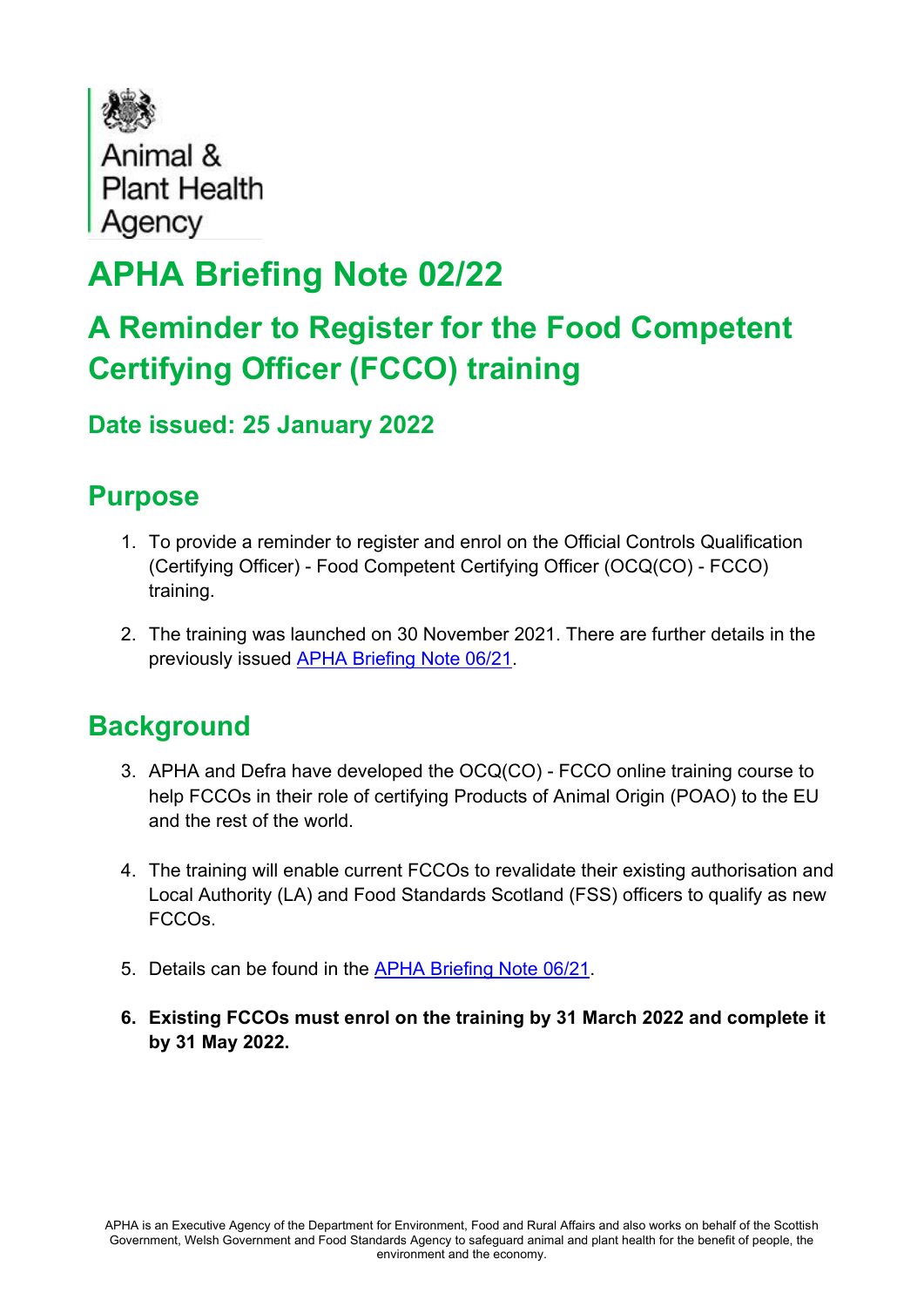### **Information about the training**

- 7. FCCOs are required to complete online training as part of the APHA's FCCO authorisation process. FCCOs authorised prior to 30 November 2021 can be assured that their existing APHA authorisation will continue to remain in place, provided that they successfully complete the revalidation course by the deadline of 31 May 2022. Funding is only guaranteed for those who enrol by 31 March 2022, after that there may be a charge for registering and enrolling on the course.
- 8. FCCOs who were authorised prior to 30 November 2021 will have until 31 May 2022 to successfully complete the training and invigilated online examination in order to retain their authorisation.
- 9. All new FCCO applicants will need to successfully complete the training course and invigilated online examination before they can be authorised as an FCCO. There will be no time limit for new candidates completing the course.
- 10.There will be no cost to current FCCOs (or to the LAs they are working for) for the initial revalidation training, providing they enrol by the deadline of 31 March 2022. Funding will also be available for the cost of the training course for new FCCOs.

### **How to sign up for the training**

#### **Registration**

- 11.If you are not already registered on the Improve International Animal Health Paraprofessional (AHP) database, you must do so before you can access the training.
- 12.Register on the Improve Animal Health Paraprofessional website at: <https://www.improve-ahp.com/registration/> by using the code **21-FCCO-Reg-AP**. This code must be entered as an invoice code for payment.
- 13.FCCOs or their employers are not required to pay for the training themselves. As part of registration, the FCCO will be required to nominate their manager, who will confirm their right to work and eligibility for the qualification.
- 14.If you have previously completed the CSO or ATT training, you will already be registered and all you need to do is follow the process for enrolment below. Please do not register again. If you cannot remember your login details, please contact [enquiries@improve-ahp.com.](mailto:enquiries@improve-ahp.com)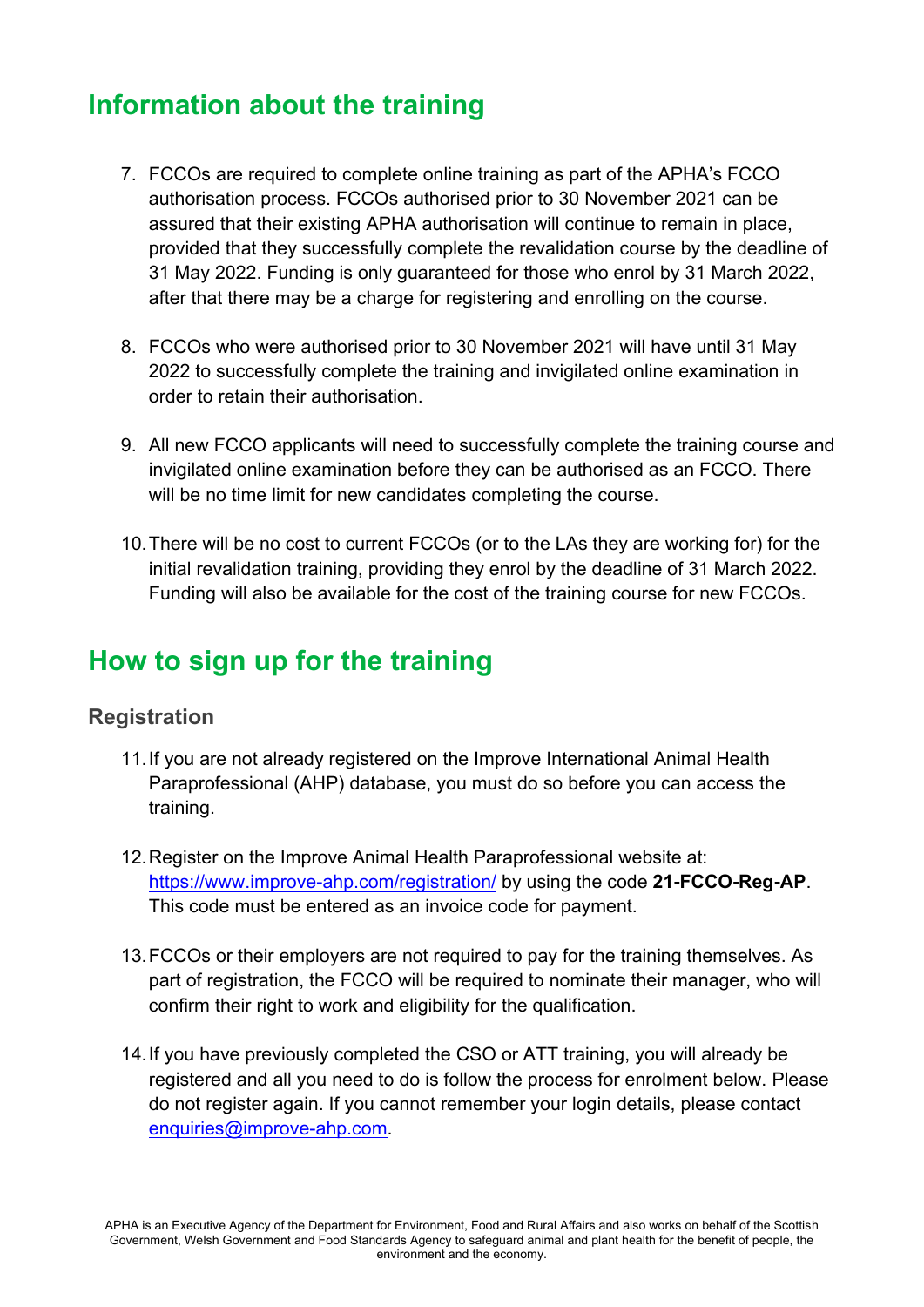#### **Course Enrolment for FCCOs who were authorised prior to 30 November 2021**

- 15.Once registered, the FCCO or their employer must email the APHA OV team at [CSCOneHealthOVTeam@apha.gov.uk](mailto:CSCOneHealthOVTeam@apha.gov.uk) to let them know that they are registered and require access to the FCCO revalidation course.
- 16.The APHA OV team will grant the FCCO access to enrol on the revalidation course. An email confirming this will be sent to the FCCO or their employer and should be received within 5 working days. The confirmation email will include a code, which must be entered as an invoice code for payment for enrolment onto the OCQ(CO) - FCCO revalidation course. The code must not be shared with anyone other than the FCCO and the FCCO's employer.
- 17.Any FCCOs authorised before 30 November 2021 should ensure that they enrol on the revalidation course and not the main FCCO course.
- 18.Once enrolled, the course will appear on the FCCO's personal training dashboard. The FCCO can access the course in their own time and complete it at their own pace. Parts of the course can be completed and then returned to later. Progress on the course will be saved so that any parts that have been completed will not need to be repeated.
- 19.FCCOs are encouraged to register and enrol on the training as soon as possible. They must enrol by 31 March 2022 and complete the training and pass the invigilated online examination by 31 May 2022 in order to continue to be authorised as an FCCO.
- 20.In exceptional circumstances, an extension to the deadline may be granted by APHA, for example if the FCCO is on parental leave throughout the revalidation period. Applications for an extension must be received before the deadline date of 31 May 2022. The completed application form (which will be available on [vet](http://apha.defra.gov.uk/FCCOs/training.htm)  [gateway\)](http://apha.defra.gov.uk/FCCOs/training.htm) needs to be sent to the APHA OV team.

#### **Course Enrolment for new FCCOs**

- 21.Once registered, the applicant or their employer must email the APHA OV team at [CSCOneHealthOVTeam@apha.gov.uk](mailto:CSCOneHealthOVTeam@apha.gov.uk) to let them know that they are registered and require access to the FCCO course. They will then be sent a code to enrol on the OCQ(CO) - FCCO main course. This code must be entered as an invoice code for payment for enrolment.
- 22.Once enrolled, the course will appear on the applicant's personal training dashboard. They can access the course in their own time and complete it at their own pace. Parts of the course can be completed and then returned to later.